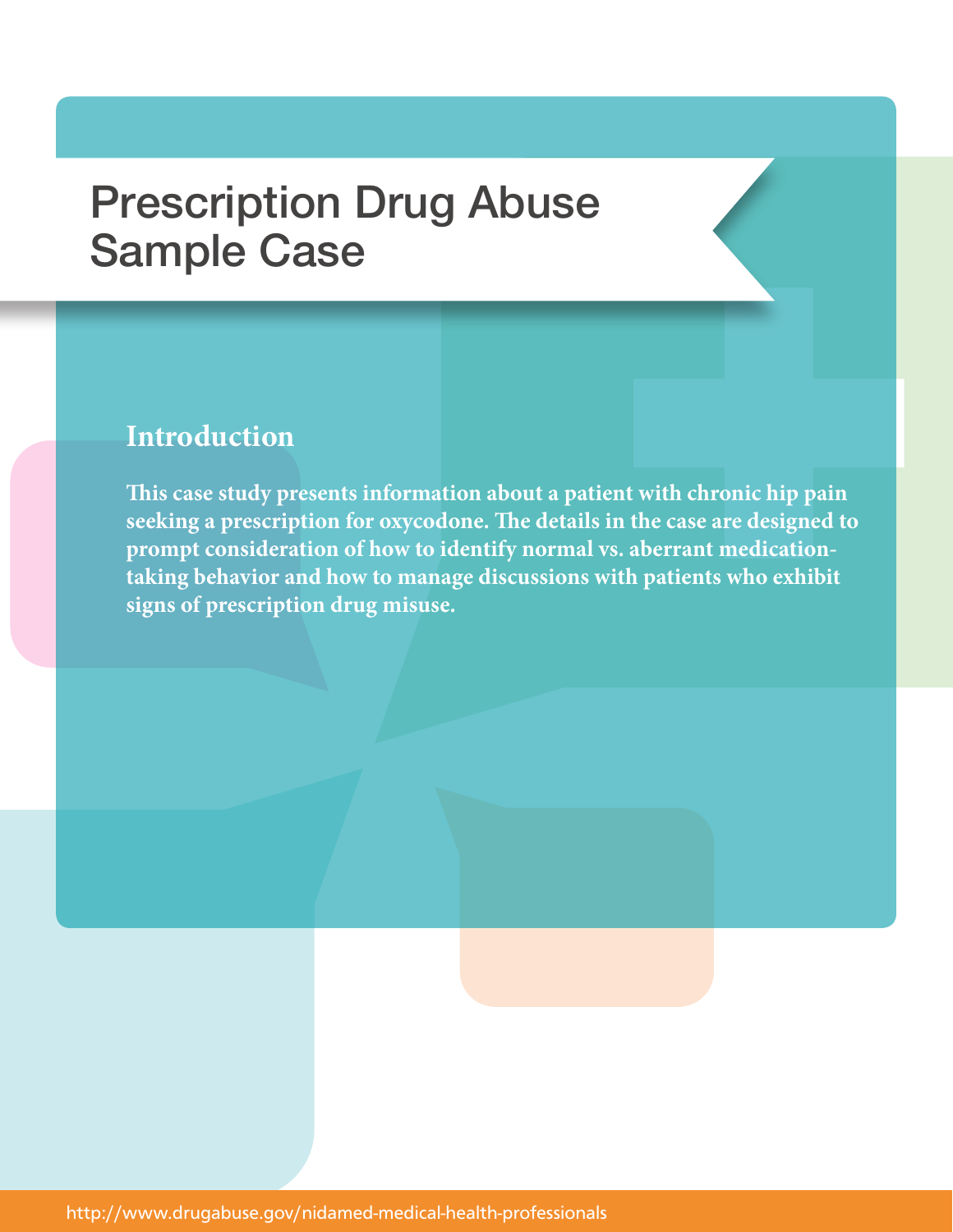#### Case

- 42-year-old male with h/o total hip arthroplasty (THA) presented for 1<sup>st</sup> time visit with c/o hip pain
- One year ago displaced left femoral neck fracture requiring THA with subsequent chronic hip pain
- Pain managed by his orthopedist initially with oxycodone and more recently with ibuprofen
- Recent extensive reevaluation of his hip pain was negative

NIDA CENTERS OF EXCELLENCE FOR PHYSICIAN INFORMATION

Let's review a case which will highlight many important issues around the management of chronic pain using long-term opioids. A 42-year-old man with a history of total hip arthroplasty presented for first-time visit with complaints of hip pain. One year ago he had a displaced left femoral neck fracture requiring total hip arthroplasty with subsequent chronic hip pain. His pain was managed by his orthopedist, originally with oxycodone and more recently with ibuprofen. Recent extensive reevaluation of his hip pain was negative.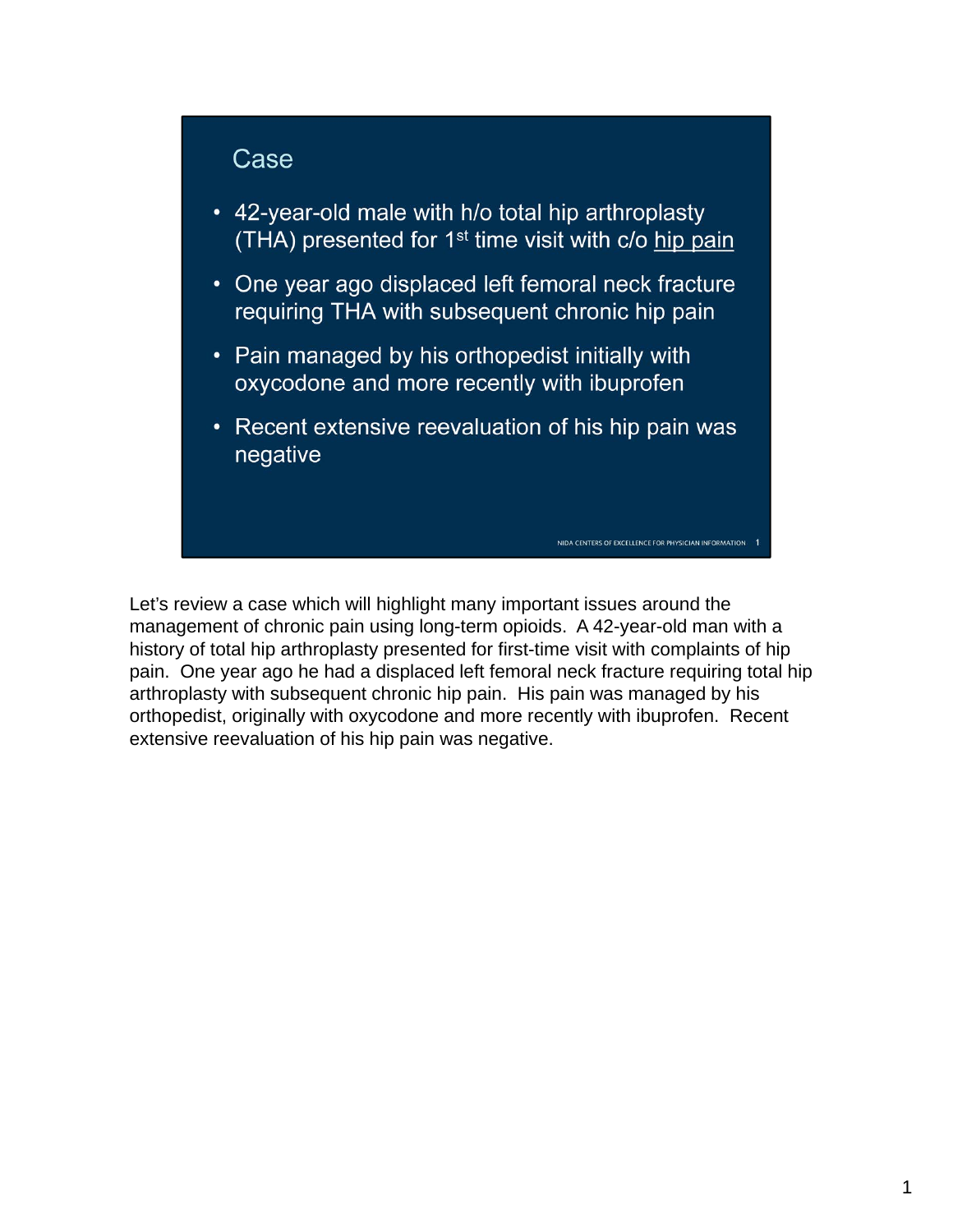## Case continued

- Requested that his orthopedist prescribe something stronger like "oxys" for his pain as the ibuprofen was ineffective
- Told to discuss his pain management with his primary care physician (you)
- On disability since his hip surgery and lives with his wife and 2 children
- Denies current or past alcohol, tobacco, or drug use

NIDA CENTERS OF EXCELLENCE FOR PHYSICIAN INFORMATION 2

He requested that his orthopedist prescribe something stronger like "oxys" for his pain, as the ibuprofen was ineffective. He was told to discuss his pain management with his primary care physician (you). He's been on disability since his hip surgery and lives with his wife and two children. He denies current or past alcohol, tobacco, or drug use.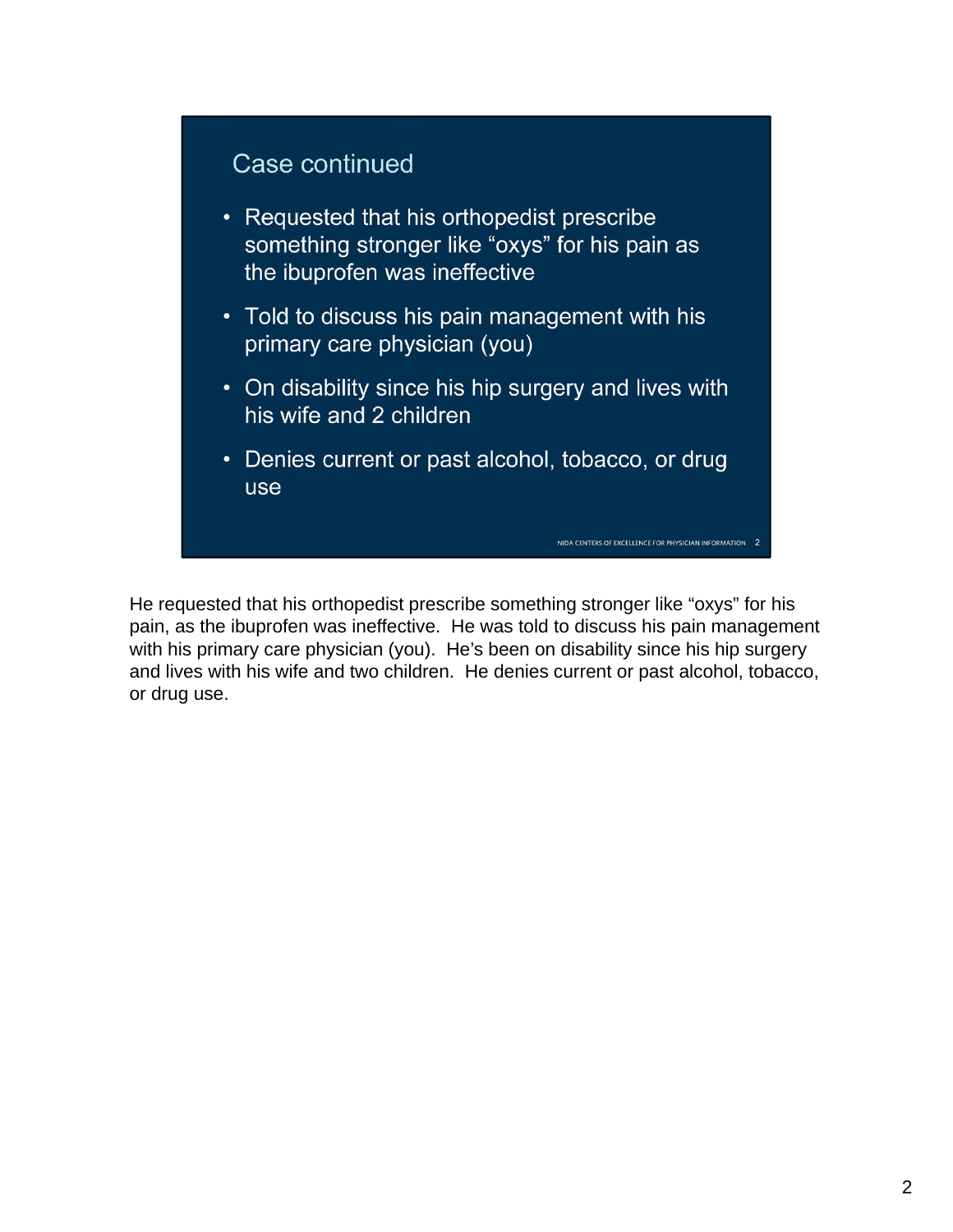

Currently, he's on ibuprofen 800 mg three times per day. He walks with a limp and uses a cane. His vitals are normal. He's 6 feet tall and weighs 230 pounds. He has a large, well-healed scar over the left lateral thigh and hip area with no tenderness or warmth over the hip. He has full range of motion. He doesn't want to return to his orthopedist, because "he doesn't believe that I'm still in pain."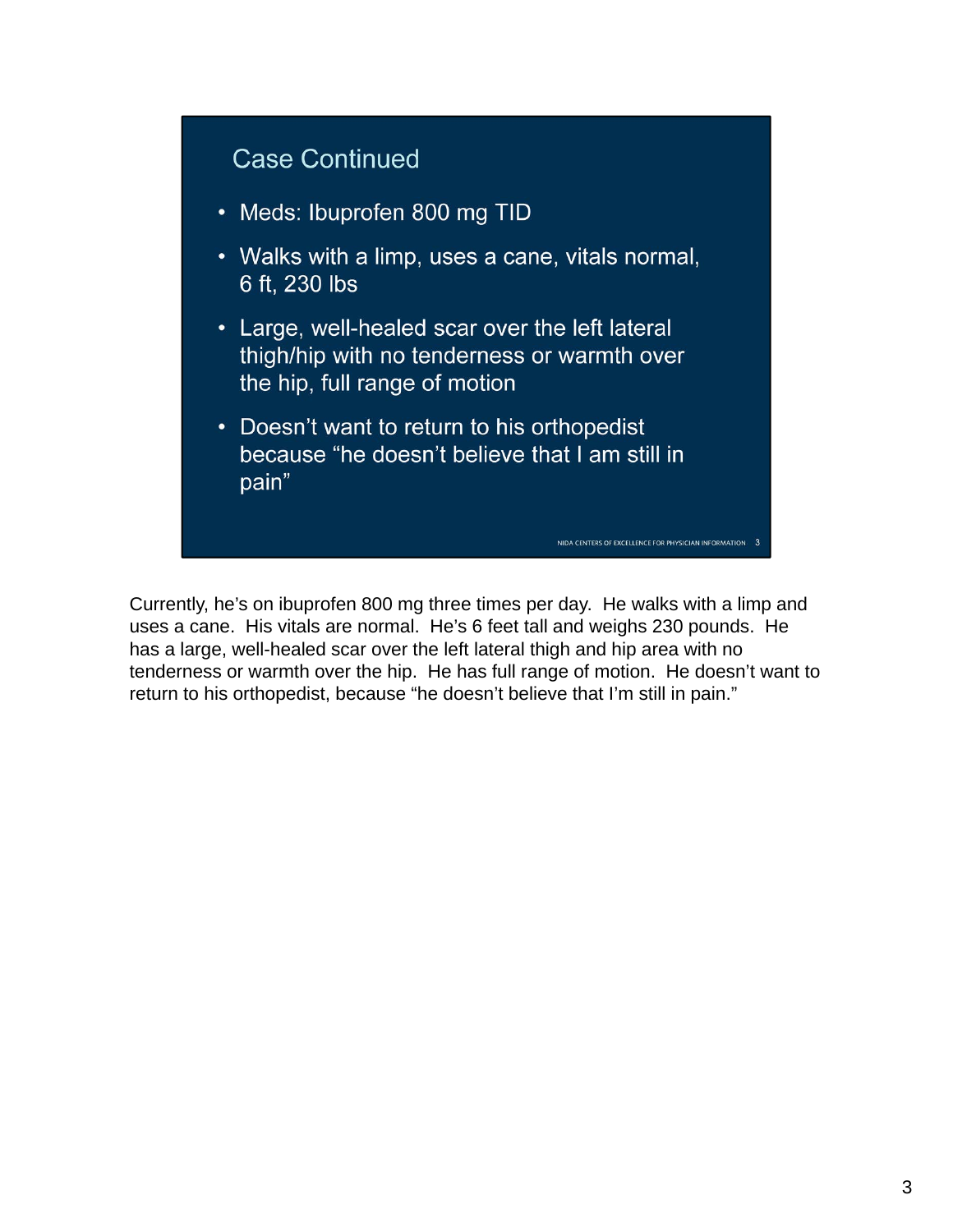

Summary: a 42-year-old man on disability with chronic hip pain who is requesting oxycodone.

The questions are: is he drug seeking and are opioid analgesics indicated?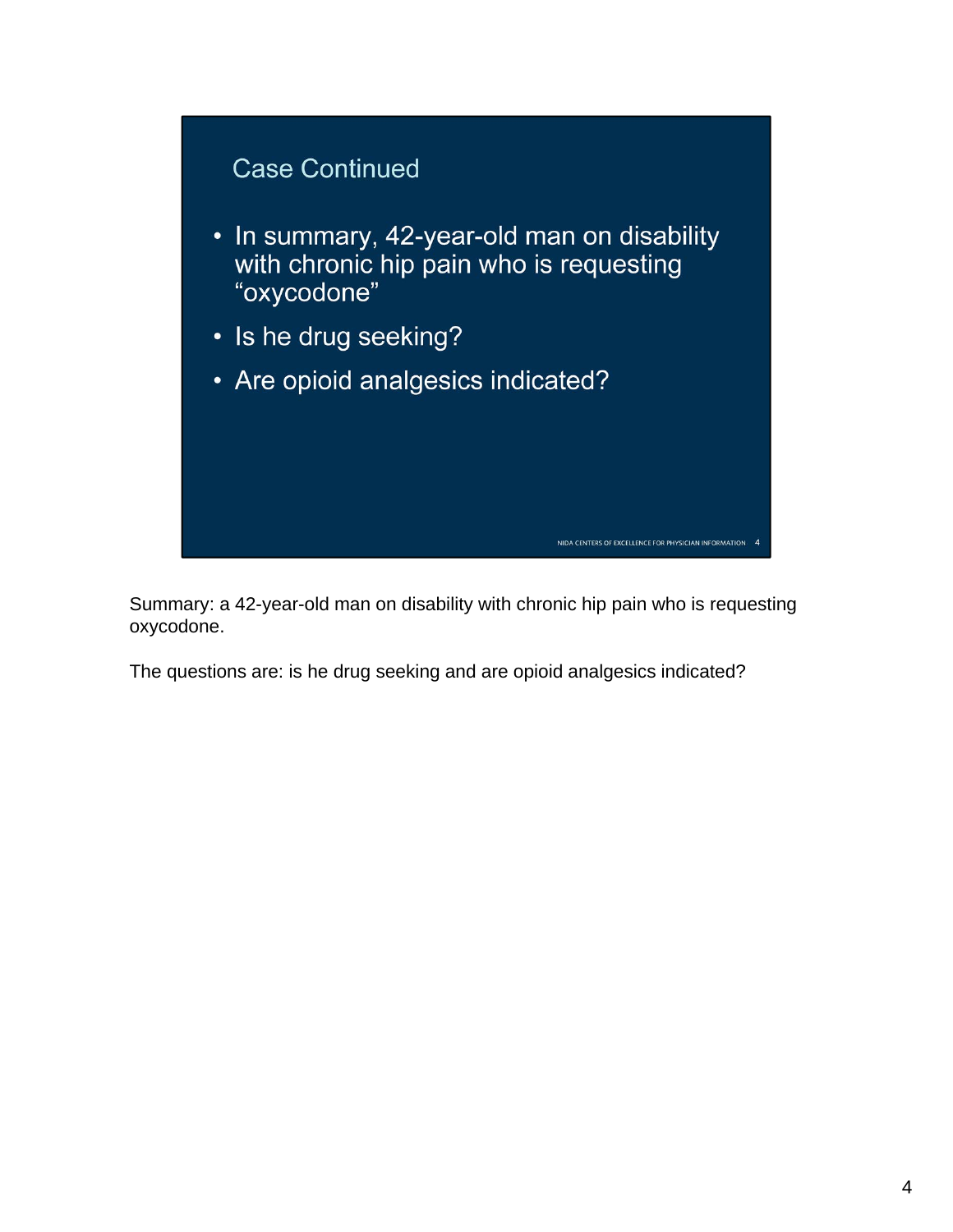

Is the patient "drug seeking"? "Drug seeking" is a directed or concerted effort to obtain a specific medication. It is difficult if not impossible to distinguish between *inappropriate* drug seeking and *appropriate* pain relief-seeking during the initial visit(s).

*Group discussion – were there any red or yellow flags in the case presentation?*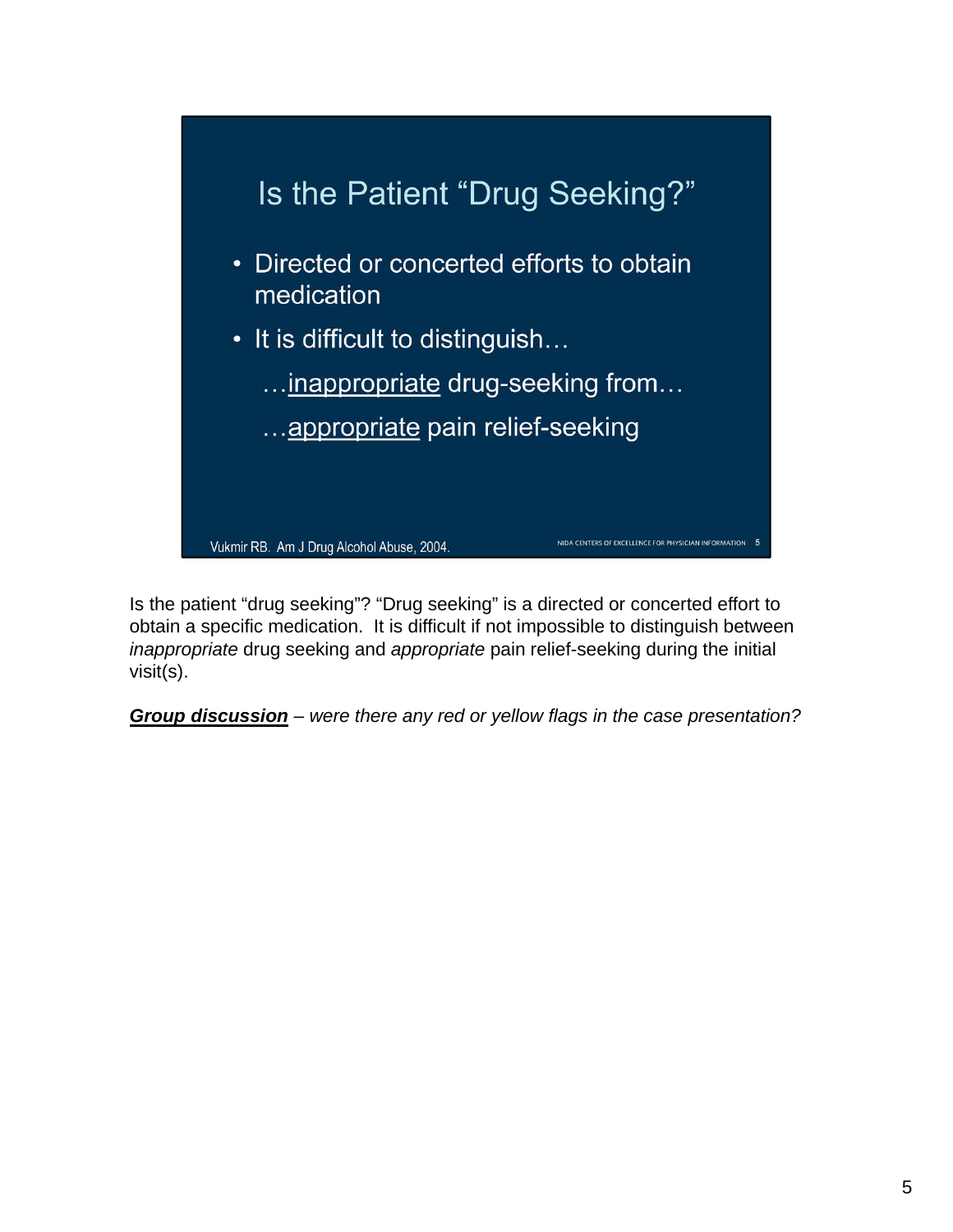

Let's return to the case presented earlier:

One month later: The patient is currently taking oxycodone 5 mgs, every six hours, 120 per month, as you have prescribed. He rates his pain as "15" out of 10 all the time and describes no improvement in function. Should you increase his dose of oxycodone?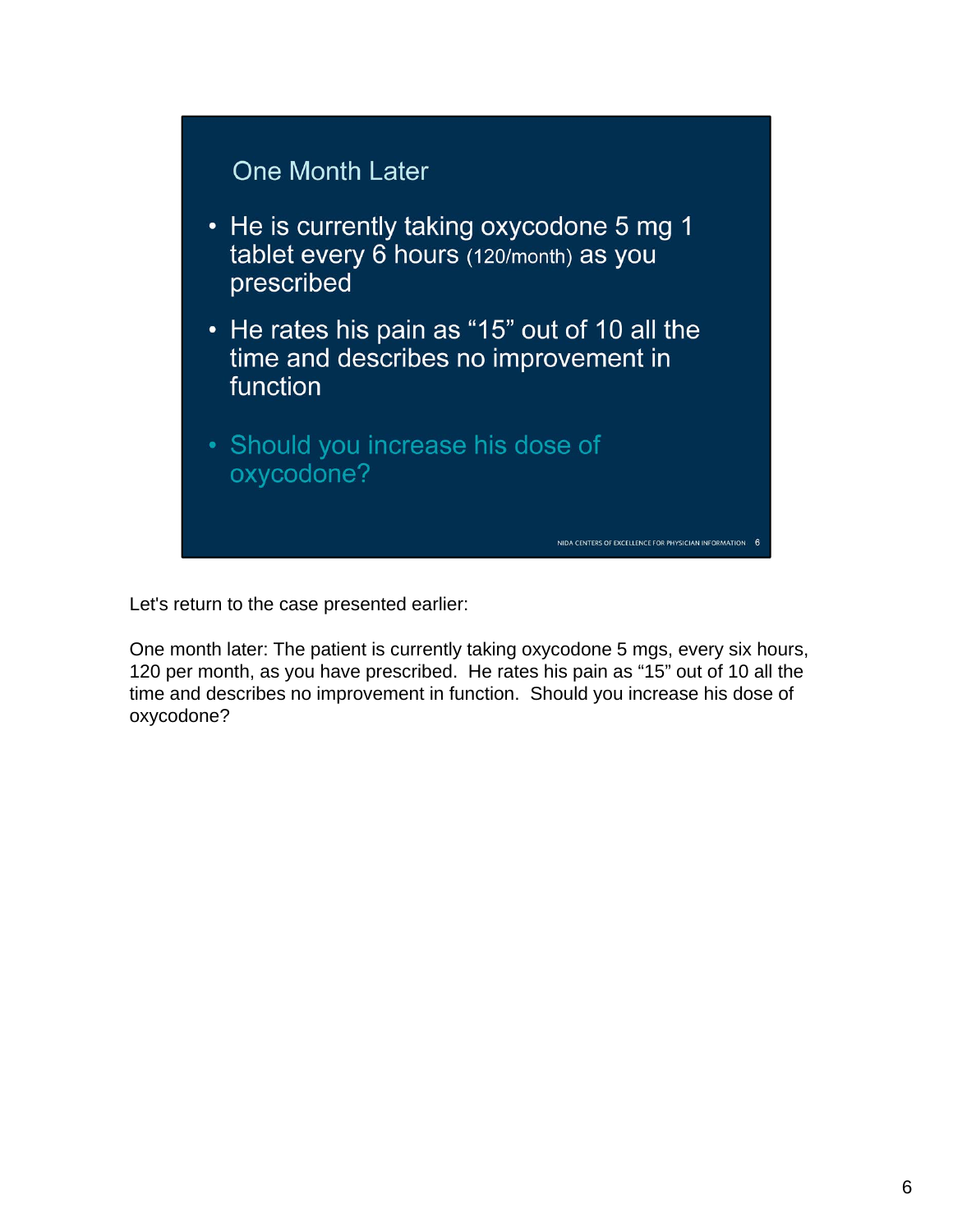

It's important to remember that not all pain is opioid-responsive and that some pain is resistant to opioids. The way we define opioid-responsiveness is the degree of pain relief with maximal opioid dose in the absence of side-effects, mainly sedation. Opioid responsiveness varies among different types of pain:

- Acute pain is more responsive than chronic pain.
- Nociceptive (musculoskeletal) pain is more responsive than neuropathic pain.

There is also variability among individuals in terms of their responses to opioids for any given pain.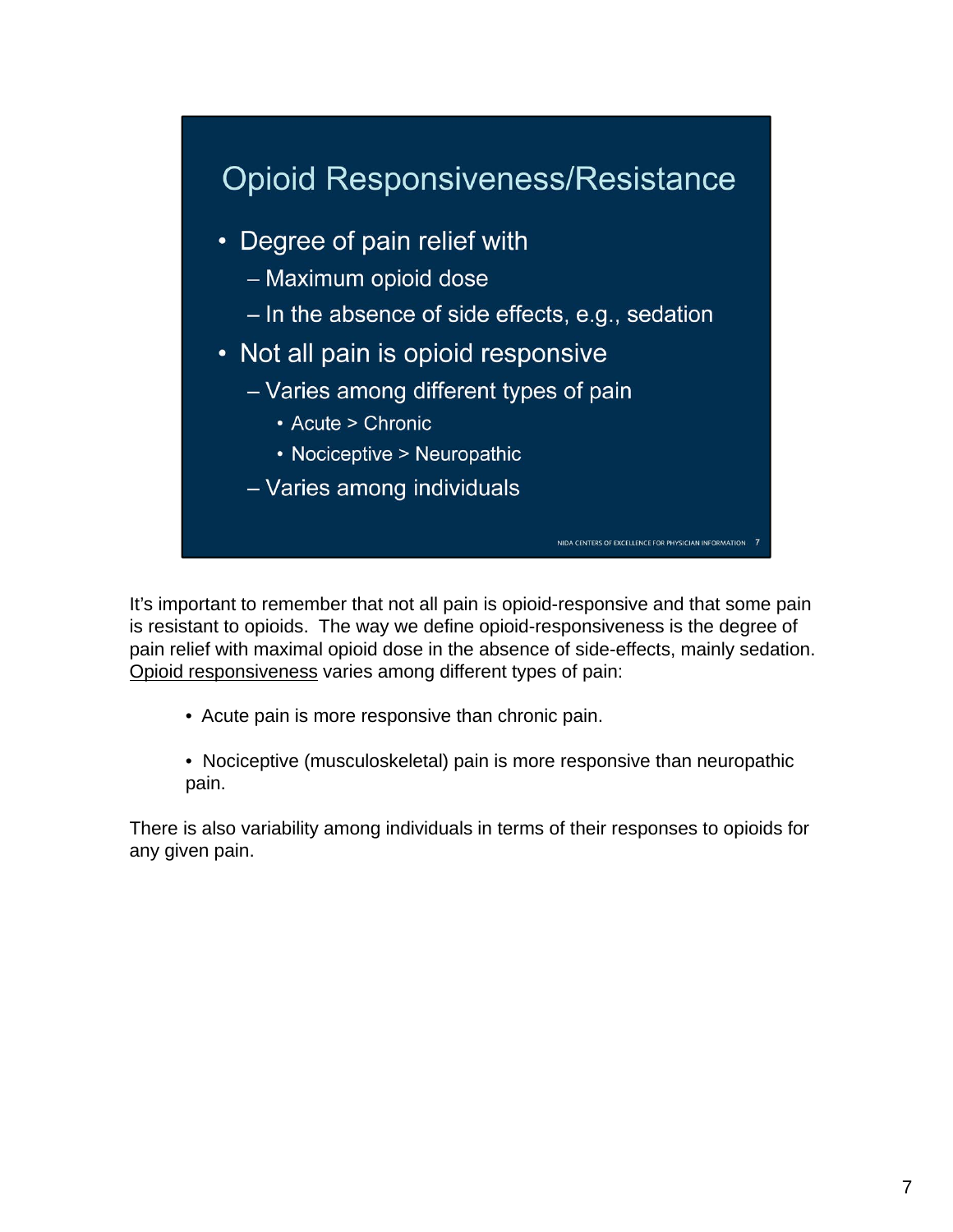

However, patients may be exhibiting **pseudo-opioid resistance**, which can occur when patients with adequate pain relief believe it is not in their best interest to report pain relief. Why is that? One reason involves fear that their care would be reduced. That is, they're getting benefit from the opioid, but as soon as they report that their pain has improved, their opioid dose will be decreased. A second reason involves fear that their provider will stop looking for what is causing their pain.